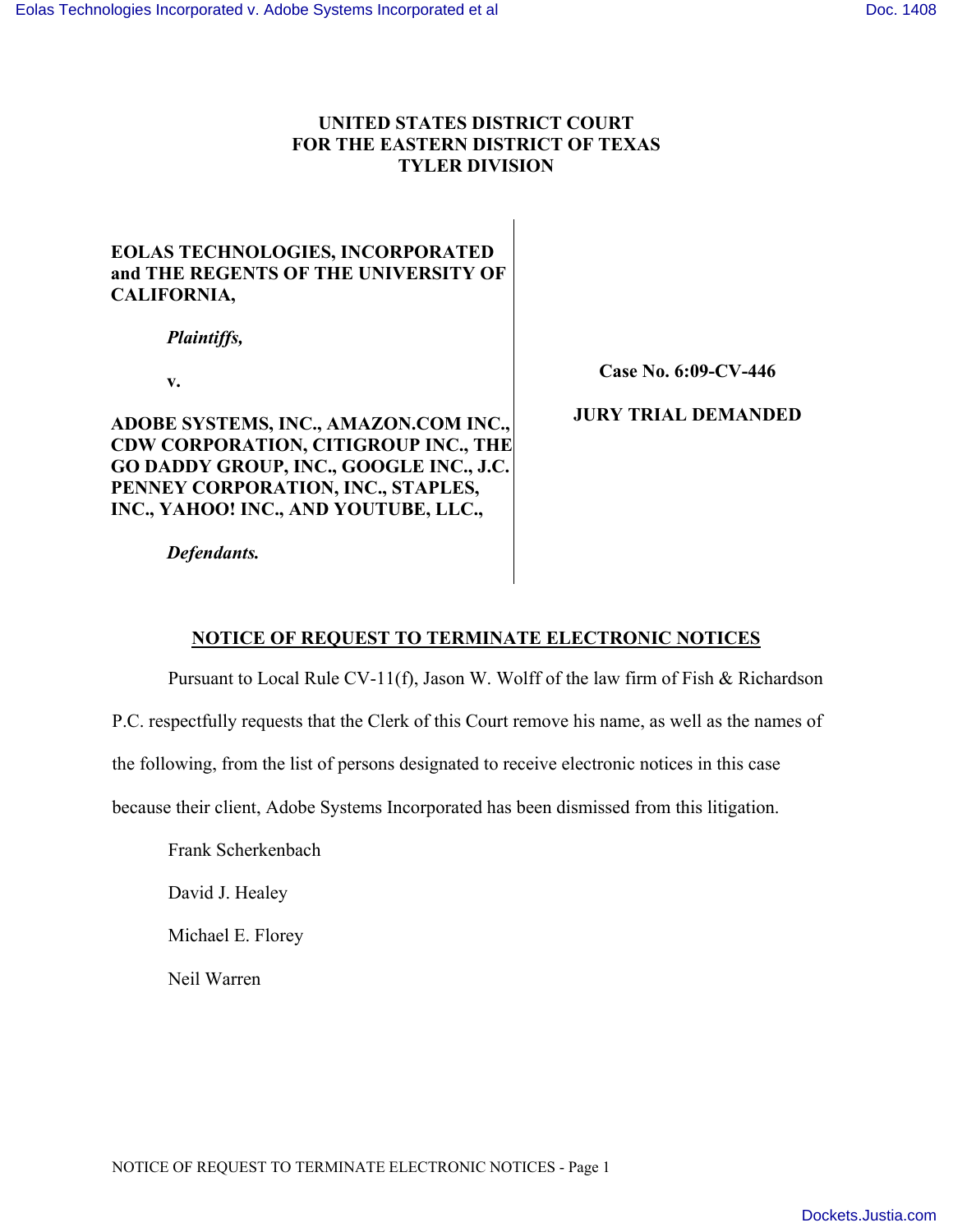Dated: May 9, 2012 Respectfully submitted,

#### FISH & RICHARDSON P.C.

By: */s/ Jason W. Wolff* 

 Jason W. Wolff E-mail: Wolff@fr.com **FISH & RICHARDSON P.C.**  12390 El Camino Real San Diego, CA 92130 (858) 678-5070 (Telephone) (858) 678-5099 (Facsimile)

OF COUNSEL:

Frank E. Scherkenbach E-mail: Scherkenbach@fr.com **FISH & RICHARDSON P.C.**  One Marina Park Drive Boston, MA 02110-1878

(617) 542-5070 (Telephone) (617) 542-8906 (Facsimile)

David J. Healey E-mail: Healey@fr.com **FISH & RICHARDSON P.C.**  1 Houston Center 1221 McKinney Street, Suite 2800 Houston, TX 77010 (713) 654-5300 (Telephone) (713) 652-0109 (Facsimile)

Michael E. Florey Email: florey@fr.com **FISH & RICHARDSON P.C.**  3200 RBC Plaza 60 South Sixth Street Minneapolis, MN 55402 (612) 335-5070 (Telephone) (612) 288-9696 (Facsimile)

Counsel for Defendant ADOBE SYSTEMS INCORPORATED